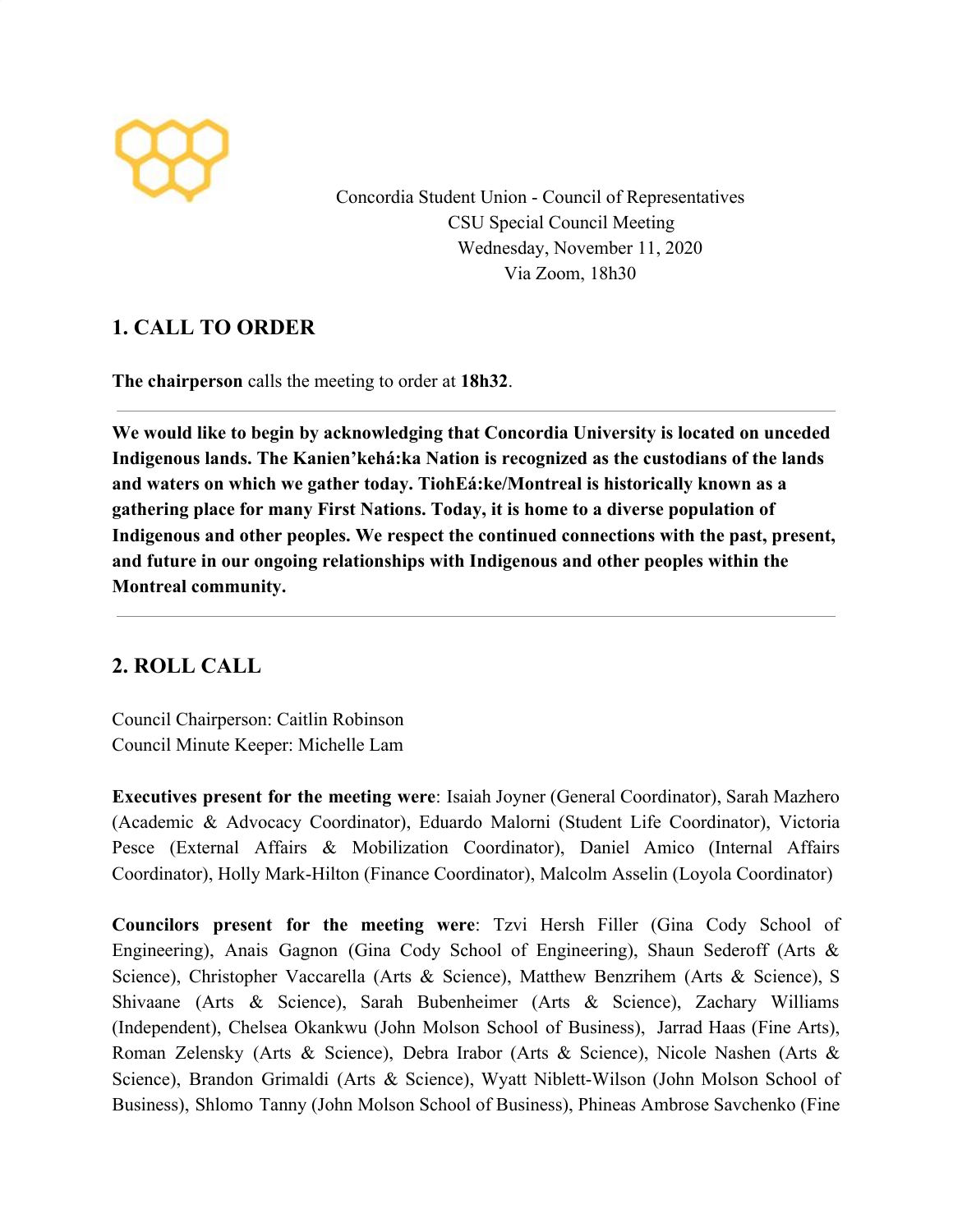Arts)*,* Sean Howard (Gina Cody School of Engineering), Alexander Stojda (Gina Cody School of Engineering), Harrison Kirshner (John Molson School of Business), Yasmine Yahiaoui (Arts & Science), James Hanna (Gina Cody School of Engineering), Margot Berner (Arts & Science), Jeremya Deneault (John Molson School of Business), Arieh Barak (Independent)

### **Executives absent for the meeting were: N/A**

**Councilors absent for the meeting were**: Howard Issley (John Molson School of Business), Lauren Perozek (John Molson School of Business), Marlena Valenta (Arts & Science), Diana Lukic (Fine Arts)

**Tzvi Hersh Filler** moves to excuse **Howard Issley, Lauren Perozek, Marlena Valenta.** Seconded by **Sarah Mazhero**. Motion passes.

# **3**. **APPROVAL OF THE AGENDA**

**Margot Berner** motions to approve the agenda and all items under consent. Seconded by **Harrison Kirshner**. Motion passes.

# **4. CONSENT AGENDA**

## **5. PRESENTATIONS AND GUEST SPEAKERS**

#### **a) Waste Not Want Not**

**Keroles Riad:** I want to talk about how to sustain Waste Not, Want Not. Our problem is that half of what institutions send to landfills every year could be composted instead. Canada is the largest generator of waste per capita in the world. Waste reduction and composting should be priority #1 at Concordia. Annual overall waste has decreased by 2 months since Waste Note, Want Not. Composting at Concordia has doubled since we started. We conduct waste audits at compost bins around campus.

A student group purchased an industrial scale composter and gave it to Concordia in 2008. Not maintained and broke. Years later, the university expanded compost bins in a major building, but was forced to roll back due to contamination. Multi-stakeholder approach is key!

The solution is top-down infrastructure improvement coupled with grass-roots broad-impact education. Before Waste Not, there were only 9 locations at Concordia with compost bins. Now there are over 100. The concern with compost bins is that society would not use them, but these bins were very well received and there has been a demand for more bins. We're a two campus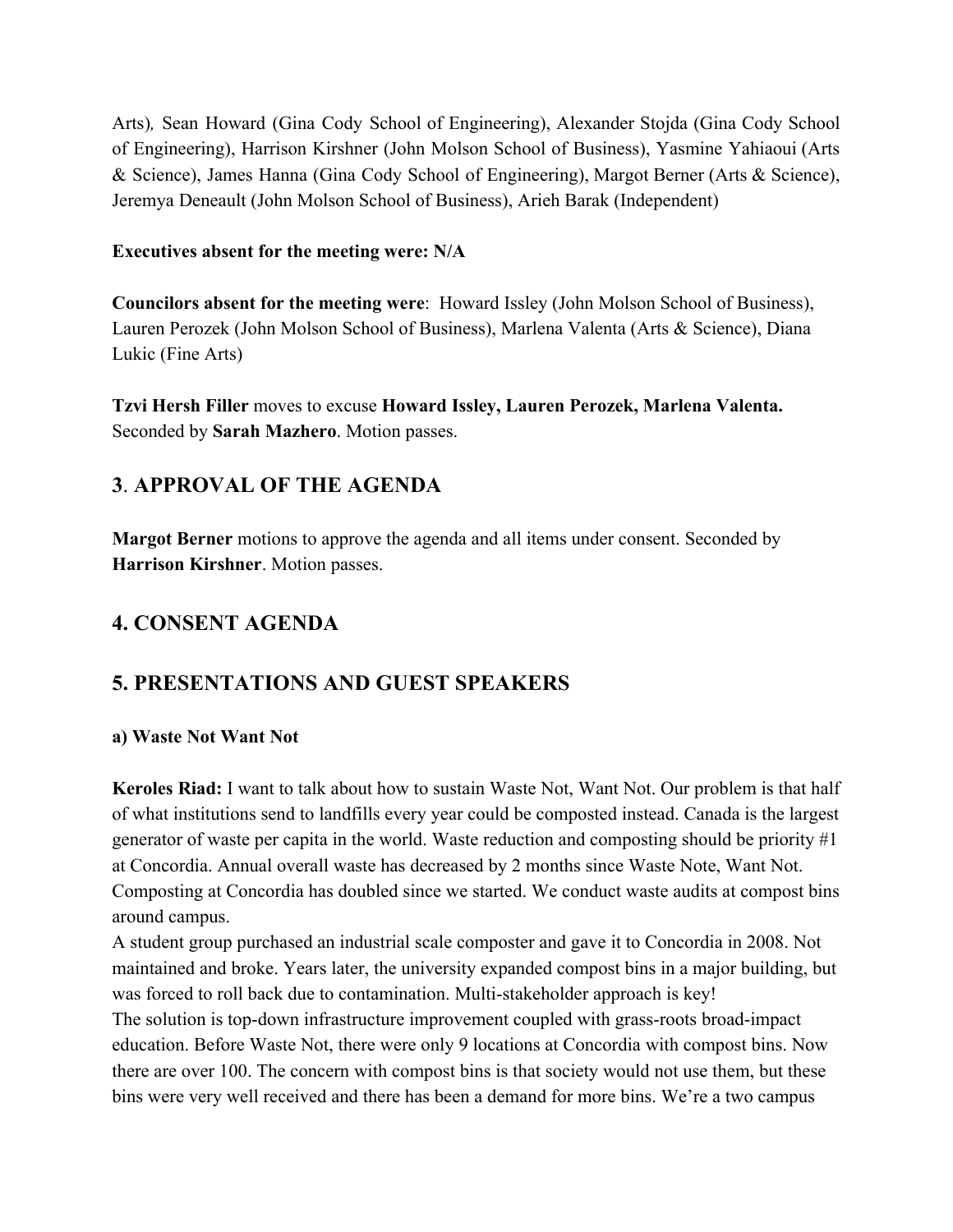university with 55,000+ members. Signage does not work. We want to educate and help people learn how to sort, and then they will reduce their waste on their own. We host events such as BYOM. We also have Waste Ambassadors and have held 59 events in 2019-2020. With class presentations in 2019-2020, we have reached 4800 students via waste sorting presentations to core classes, 40% average annual enrollment, and 850 students via Zoom since the shutdown. We want to build credibility and inspire confidence.

We've launched a spinoff group *enuf*, our target markets are public institutions, conference centers, etc. We want to couple top-down infrastructure with grass-roots education, data collection and tracking to drive our actions, and collect organic waste.

For couple top-down infrastructure, we will consult on infrastructure and quality control tours, track waste stream data, provide data-driven recommendations, and regularly report progress to the community. To collect organic waste, our goal is for composting costs to be cheaper than landfill per metric ton. The current state is that we have a contract between the CSU and WNWN for \$7.5k/year for three years.

**Chelsea Okankwu** presents the following motion. Seconded by **Tzvi Hersh Filler**. Motion passes.

*BE IT RESOLVED THAT enuf* receives the \$7,500 + tax as promised by the CSU (from the CSU operational budget) in the first year and then in the second year, *enuf* receives \$25,000 + tax from the endowment fund. The funding will afterwards be done on a yearly basis. The CSU Council ultimately has the final say on whether this project is funded or not. *BE IT FURTHER RESOLVED THAT* the CSU will provide storage space and space booking support.

**Harrison Kirshner:** I noticed that there is a different amount in the years requested. Is there a reason why you request more some years and not others?

**Keroles Riad**: Due to COVID, we will not use as much because we will not host events during then. Also, the CSU has already committed \$75000.

**Margot Berner:** Are you guys graduating? Why are you approaching the CSU for the services rather than Concordia for another contract?

**Keroles Riad**: They are not renewing the contract because of a PR issue. We criticized the school and they are unwilling to fund us unless we stop. I have not seen a student group sustain this scale of impact over time because people are graduating. We want to sustain this for as long as we can.

**Margot Berner**: For your data compilation, how did that happen?

**Keroles Riad**: We scan everything and compile it.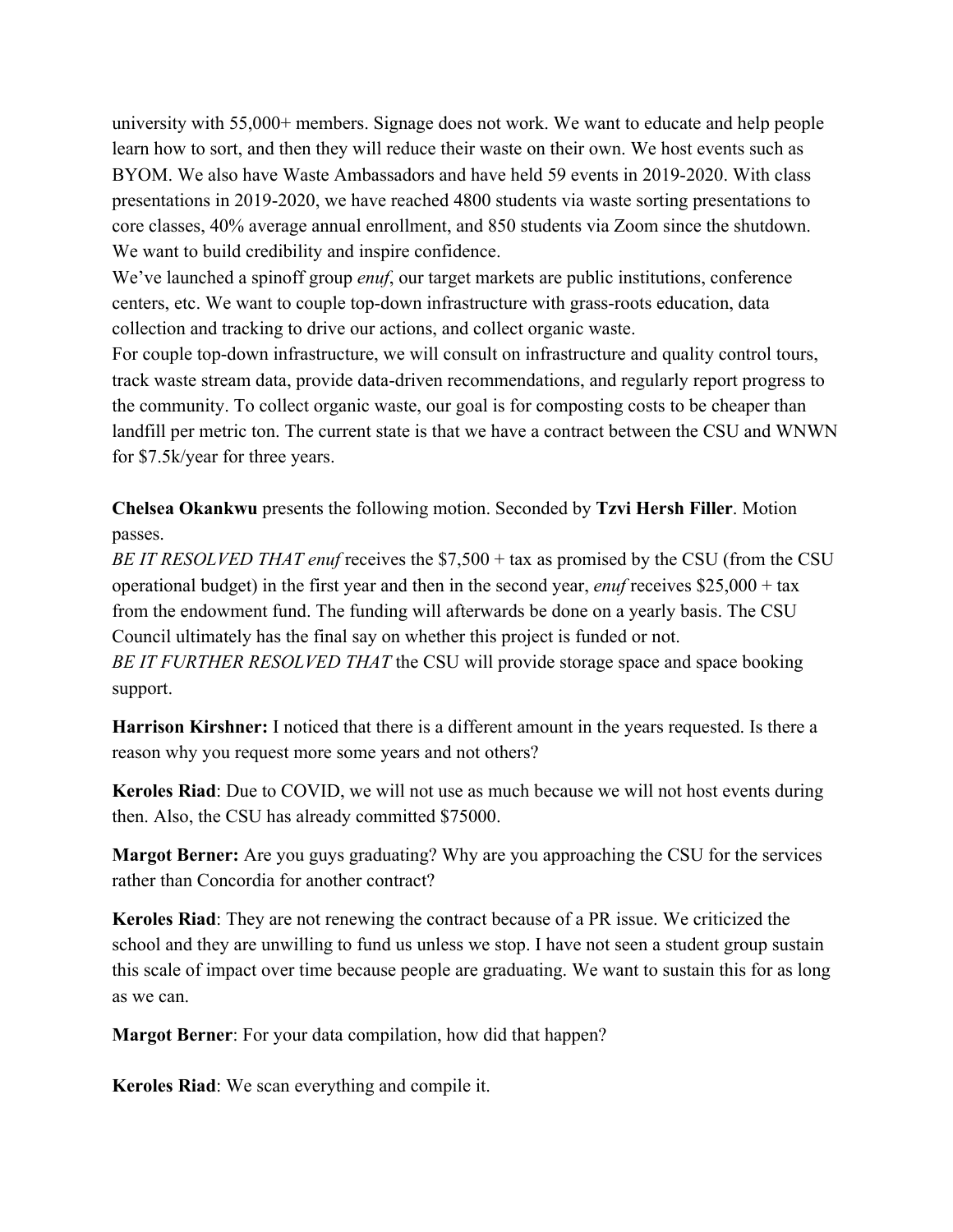**Tzvi Hersh Filler**: The motion mentions \$7500 from this year's budget and \$25,000 from the endowment fund. What is the endowment fund?

**Holly Mark-Hilton:** It ensures that there is student engagement on campus. Finance committee came to the decision to use this endowment fund.

**Chairperson:** It's in SR Ch 11 Endowment for Student Initiatives

**Margot Berner**: Can you elaborate on the disagreement with Concordia?

**Keroles Riad:** We criticized the University when they would release statements that they did not follow through on.

**Margot Berner**: In your proposal, the composting will be outsourced. To clarify, you will be a middleman for the composting and provide education to students?

**Keroles Riad**: We have a range of services, one of them is to collect organic waste.

**Harrison Kirshner:** Do you think the relationship with the administration will change?

**Keroles Riad**: We have a good relationship with the senior administration. I don't see it deteriorating.

**Matthew Benzrihem** motions to defer this to the Sustainability Committee. Seconded by **Tzvi Hersh Filler**

**Matthew Benzrihem:** If we can get the Sustainability Committee to work on this, it might make it easier for Council to approve?

**Isaiah Joyner**: We're not here to judge the validity of the project. They're asking the council a yes/no on if the money can come from the endowment fund. They've consulted with Fincomm.

**Matthew Benzrihem:** Holly, to clarify, this would come from the endowment fund except for the taxes?

**Holly Mark-Hilton:** We only agreed to \$7500, we figured we would pay that out of the operating budget. The taxes weren't included. We agreed that \$7500 for this year and then next year it will be \$25000 from the endowment fund.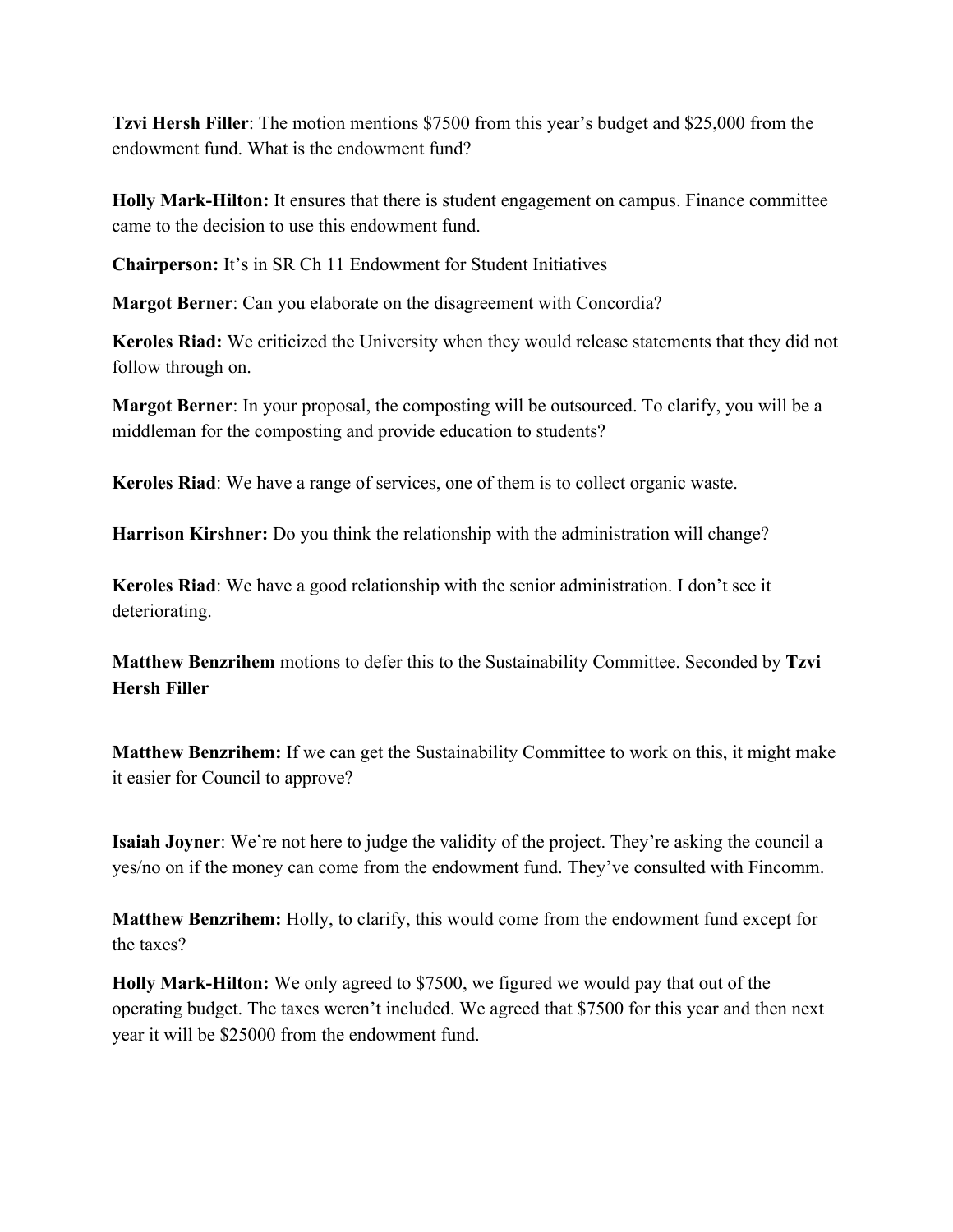**Harrison Kirshner** motions to continue discussion by ten minutes. Seconded by **Matthew Benzrihem**. Motion passes.

**Tzvi Hersh Filler:** Holly, how much is the endowment funds budget? Is it before or after Space Concordia?

**Holly Mark-Hilton**: It does not include Space Concordia

**Tzvi Hersh Filler:** How much gets added each year?

**Holly Mark-Hilton**: I can ask Andrew

**Daniel Amico:** Why is this being sent to committee? It will delay the process.

**Chelsea Okankwu** presents the following motion. Seconded by **Tzvi Hersh Filler.** Motion passes. *BE IT RESOLVED THAT* the phrase " + tax" is removed from the motion.

**Harrison Kirshner:** The price is high and drains a lot of money.

**Tzvi Hersh Filler** motions to amend the motion to the following. Seconded by **Daniel Amico**. Motion passes. *BE IT FURTHER RESOLVED THAT* the CSU will provide storage space (in the event that it becomes available) and space booking support

**Tzvi Hersh Filler:** There is a shortage in storage space. I would like to make it contingent on the executives determining that there is space available.

**Daniel Amico:** We don't have space for anything. We're looking at what we need and what we have, it's clear that we're scrambling to find space. Using our space wouldn't be possible.

**Margot Berner:** What do you offer that the Concordia Food Coalition doesn't?

**Keroles Riad:** The difference is the scale that we do our work.

### **6. APPOINTMENTS**

**a) Sustainability Committee**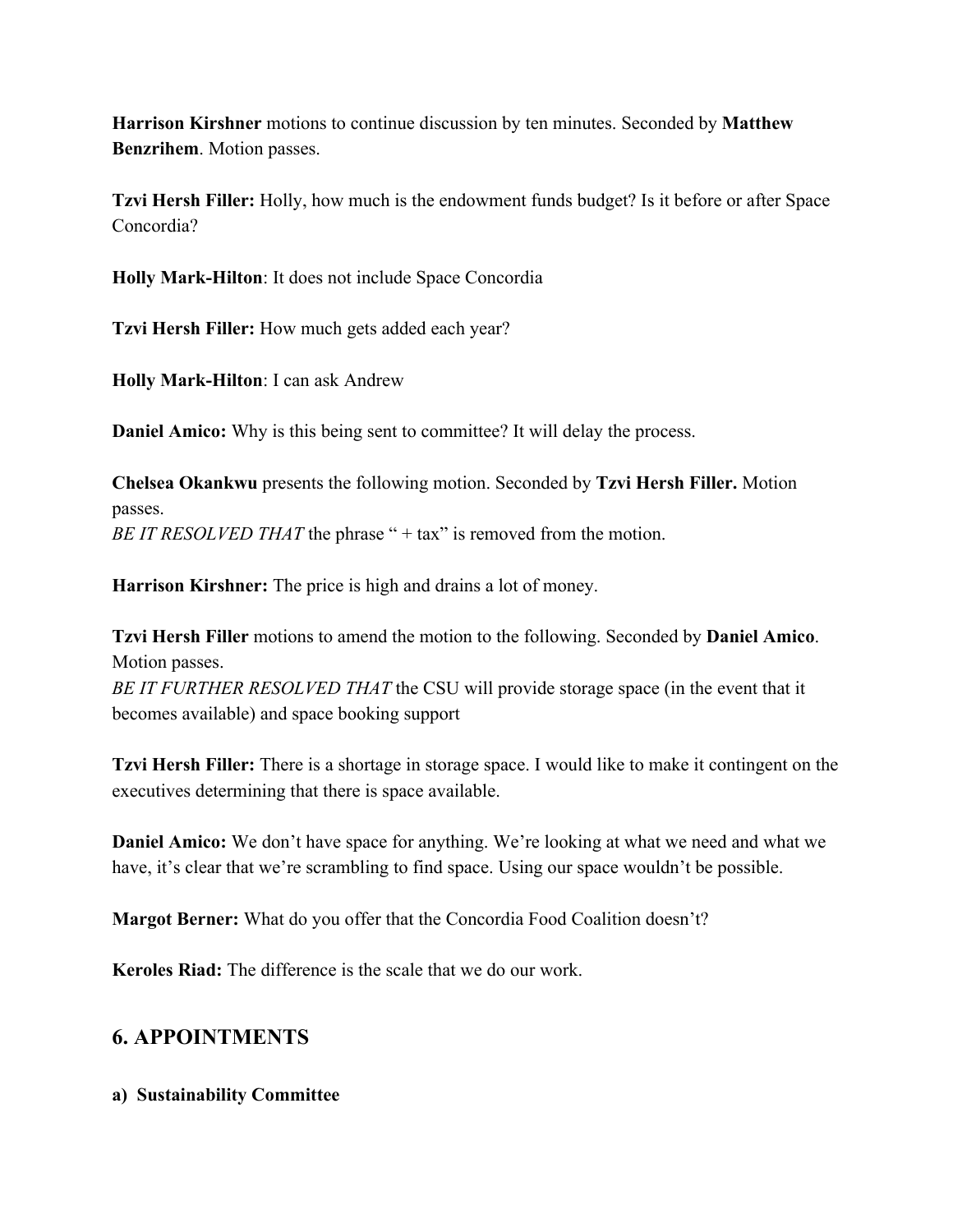**Amy Nguyen:** We meet on Wednesdays from 12-1PM biweekly. We go over project ideas, such as bursaries, feminine hygiene products, and reviewing project submissions.

**Nicole Nashen** nominates themselves to the committee. Seconded by **Margot Berner.**

**Nicole Nashen:** I'm passionate about sustainability and have ideas for the committee. There are no adequate ways right now to recycle school supplies. Terracycle has a way that you can recycle these supplies. I want to work with the committee to make this happen.

**Isaiah Joyner** motions to approve **Nicole Nashen** to the Sustainability Committee. Seconded by **Jeremya Deneault.** Motion passes.

#### **b) Loyola Committee**

**Malcolm Asselin:** It's helpful if you've been on Loyola campus before, but we do have members who haven't. For this committee, we want to look at marketing strategies to get Loyola grants known to students, we're working on a survey, we want to bring all representatives from Loyola together. We meet when we need to.

### **c) Fee Levy Review Committee**

**Eduardo Malorni:** Our job is to review fee levy applications. Currently there are three groups with applications.

**Phineas Ambrose Savchenko** nominates themselves. Seconded by **Margot Berner.**

**Wyatt Niblett-Wilson** nominates themselves. Seconded by **Margot Berner**

**Phineas Ambrose Savchenko:** Analyzing fee levies is important and something I would like to participate in this.

**Wyatt Niblett-Wilson:** I would be good at analyzing the fee levies applications objectively.

**Wyatt Niblett-Wilson** is appointed to the Fee Levy Review Committee.

**d) Library Services Fund Committee**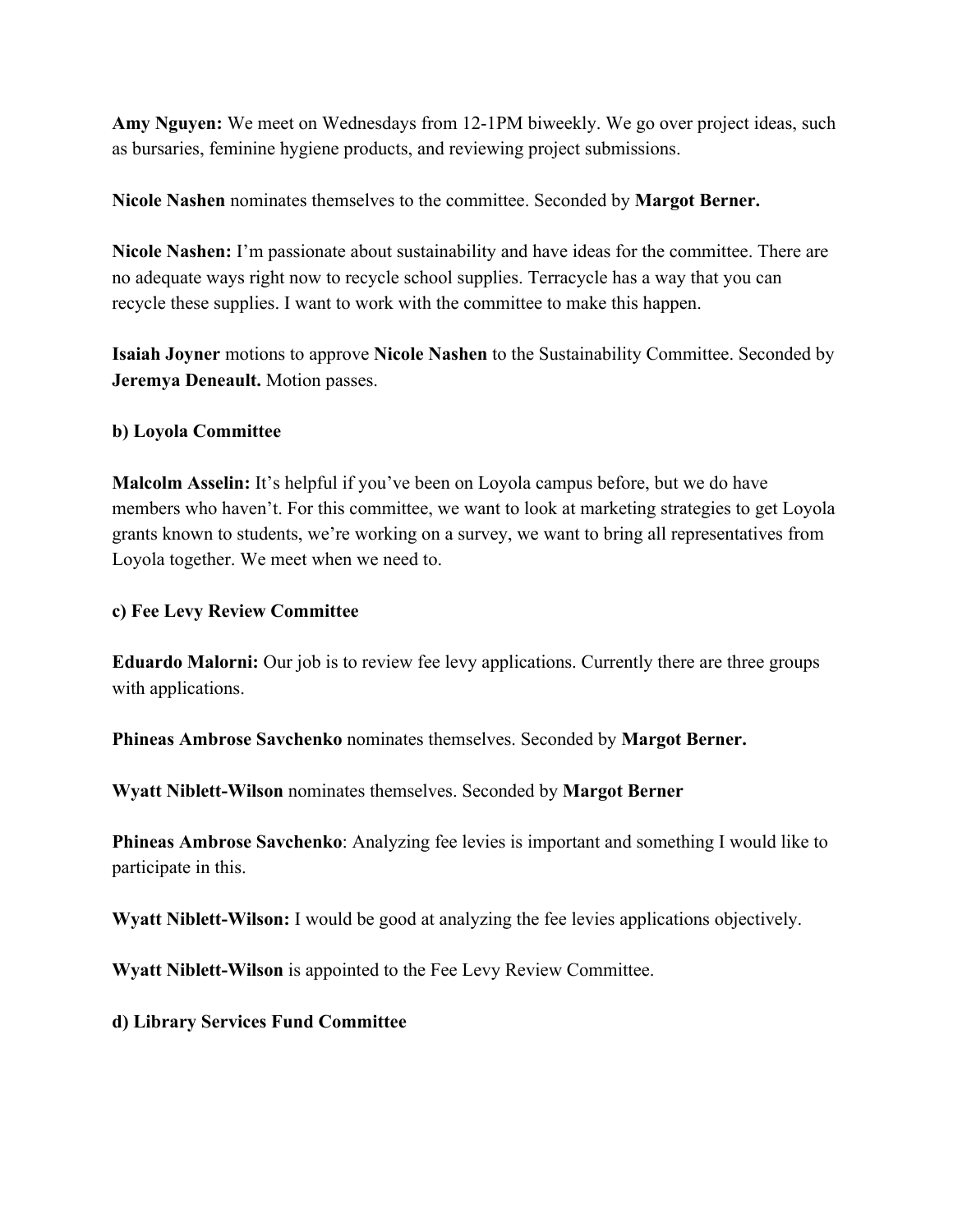**Eduardo Malorni:** This committee is half students and half administration. We meet four times a year and discuss the library services fund that students pay to. We have an emergency meeting tomorrow at 4PM. We have ideas on how to improve the library.

**Lauren Perozek** nominates themselves. Seconded by **Harrison Kirshner.**

**Lauren Perozek:** It sounds like fun, I like books, I read all the time.

**Margot Berner** motions to appoint **Lauren Perozek** to the Library Services Fund Committee. Seconded by **S Shivaane.** Motion passes.

#### **e) Sponsorship Ad Hoc Committee**

**Holly Mark-Hilton:** We work on helping clubs find sponsorships. We worked on a package and will be reviewing it at the committee before sending it to COMS to share with clubs.

**Alexander Stojda** nominates themselves. Seconded.

**Alexander Stojda:** I've dealt with sponsorships for a long time with the ECA.

**Tzvi Hersh Filler** motions to appoint **Alexander Stojda** to the Sponsorship Ad Hoc Committee. Seconded by **Margot Berner**. Motion passes.

#### **f) Community Action Fund**

**Victoria Pesce:** We have a meeting on Thursday and we work on funding projects in the community.

**Phineas Ambrose Savchenko** nominates themselves. Seconded.

**Phineas Ambrose Savchenko:** I work with the community a lot, currently on FASA.

**Margot Berner** motions to appoint **Phineas Ambrose Savchenko** to the Community Action Fund. Seconded by **S Shivaane**. Motion passes.

#### **g) Senate**

**Sarah Mazhero:** We discuss academic advocacy issues with the University. You'll be able to express the need for pass/fail. It's one of the highest decision making bodies.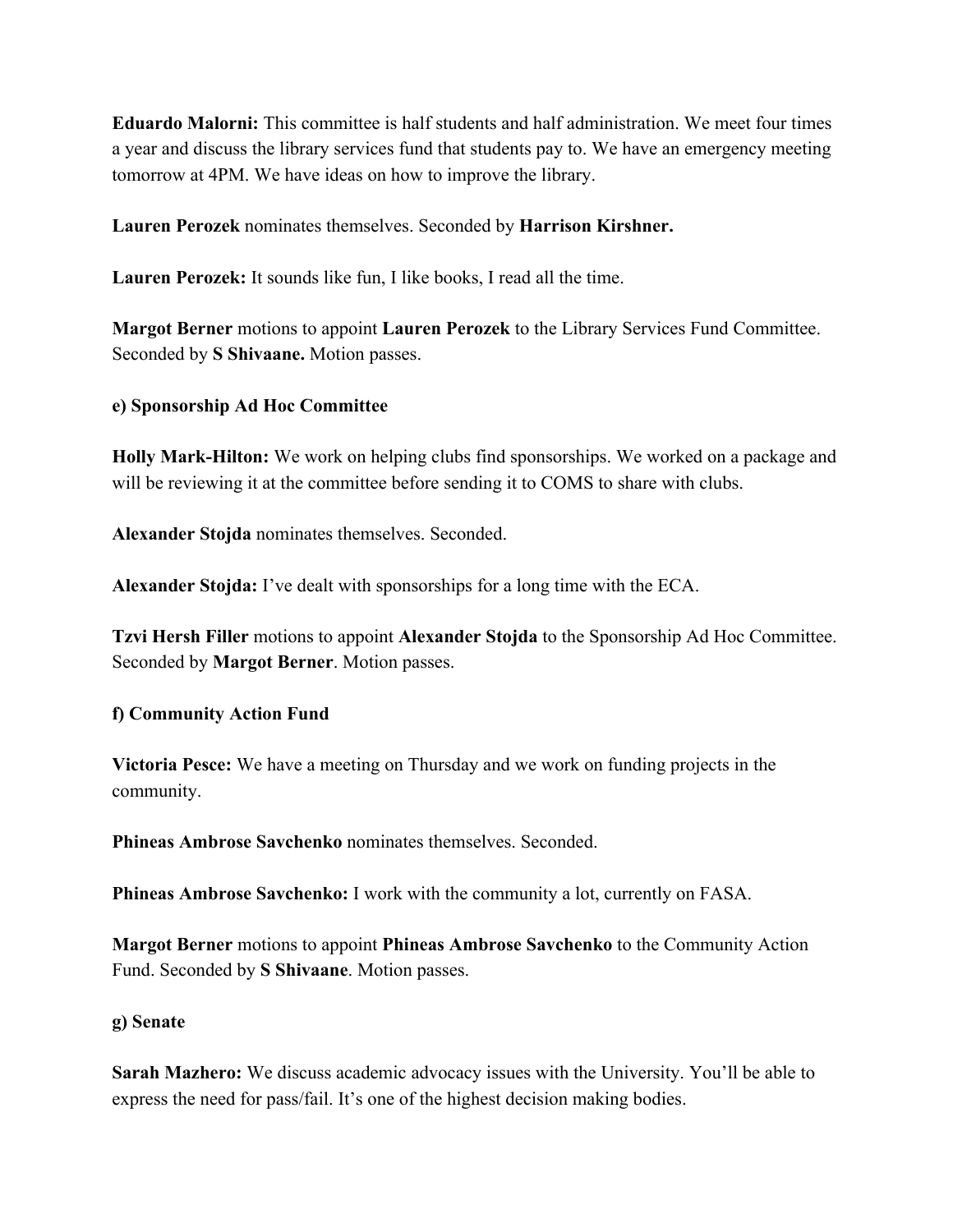**Tzvi Hersh Filler**: Can you clarify the time commitments?

**Sarah Mazhero:** Every Friday, once a month, at 2 PM at the Senate. And then we meet biweekly.

**Margot Berner** nominates themselves. Seconded by **S Shivaane.**

**Jeremya Deneault** nominates themselves. Seconded by **Matthew Benzrihem.**

**Debra Irabor** nominates themselves. Seconded by **Matthew Benzrihem.**

**Brandon Grimaldi** nominates themselves. Seconded by **Matthew Benzrihem.**

**Margot Berner:** I have a lot of experience talking to and convincing the administration. I sat on the standing committee on Sexual Violence and Sexual Misconduct, and worked with the English department on their faculty-related issues with sexual misconduct. I'm interested in the Senate and will work well on it. I'm very available.

**Jeremya Deneault:** I want to go in the Senate because there are a lot of similar opinions in the Senate at the moment and I would bring a fresh perspective to the table and I'm a good arguer and debater. I look forward to working with you

**Debra Irabor:** I like debate and am passionate about advocating for students. I can bring something new to the table and can be outspoken.

**Brandon Grimaldi:** I want to get things done and will bring another perspective and a fresh look to how things are getting done. The Senate is a really important body for decision-making.

**Matthew Benzrihem:** I would like to motivate for Brandon. I've worked with him before and he would do a good job

**Zachary Williams:** As councillors, we should think twice about rewarding someone who has made a mockery of transgender and nonbinary people with a seat on the University's highest body. Someone who has a history of making inappropriate comments, and someone who is unwilling or doesn't care to change their behaviour, despite numerous interventions from other councilors, executives, and the Chairperson. Someone who has created a hostile environment on council that lead to the resignation of a councilor. I'm not trans/nonbinary but my partner is, someone whom I love more than anything and the person I chose to live and share my life with.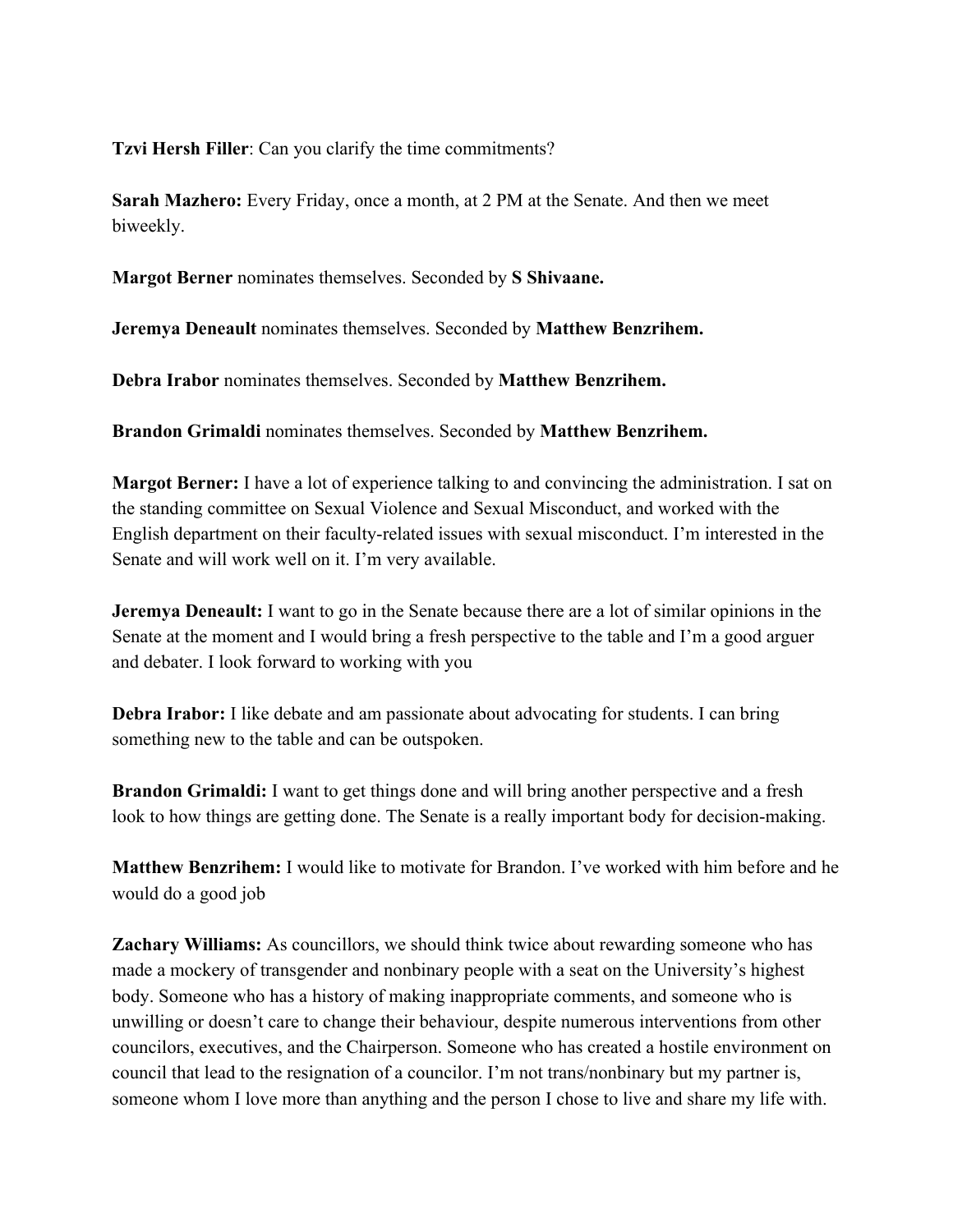That's why it hits close to home for me. My partner, transgender and nonbinary students at Concordia has to endure enough crap as it is. I believe that the many transgender and nonbinary students we're supposed to represent deserve better than council elevating this person to a position of power. I hope my colleagues reflect on this and join me in voting against Jeremya's candidacy.

**Margot Berner** rescinds their candidacy.

**Margot Berner:** I encourage people to vote for Debra

**Daniel Amico:** The Senate is lacking representation and would like to motivate for Debra for more BIPOC representation

**Isaiah Joyner:** I encourage people to vote for Debra

**Sarah Mazhero:** I've seen Debra at PSSA and would like to motivate for her, she's very opinionated and good at fighting for issues.

**Jeremya Deneault:** A lot of what Zach referred to was over exaggerated. It was a misunderstanding and we hashed it out. I'm not trying to attack anyone. I do identify as reciprogender and understand what you're talking about. I didn't mean to offend anybody. I apologize for any jokes that I've made that's inappropriate

**Howard Issley:** I've known Jeremya for a long time and when it comes to the Senate, he would be appropriate because he has experience dealing with various faculties. He would think logically when approaching this. He has experience with diversity. He would bring a new and diverse approach.

**Debra Irabor** is appointed to the Senate.

### **h) Mental Health Ad Hoc Committee (prospective)**

**S Shivaane** presents the following motion. Seconded by **Harrison Kirshner**.

*WHEREAS* our prevailing situation has led to increased feelings of isolation, fear, inadequacy and stress for many undergraduate students;

*WHEREAS* this academic year has been especially stressful and overwhelming for undergraduate students, worsening existing mental health conditions;

*WHEREAS* students have expressed disappointment in existing mental health and psychological services at Concordia,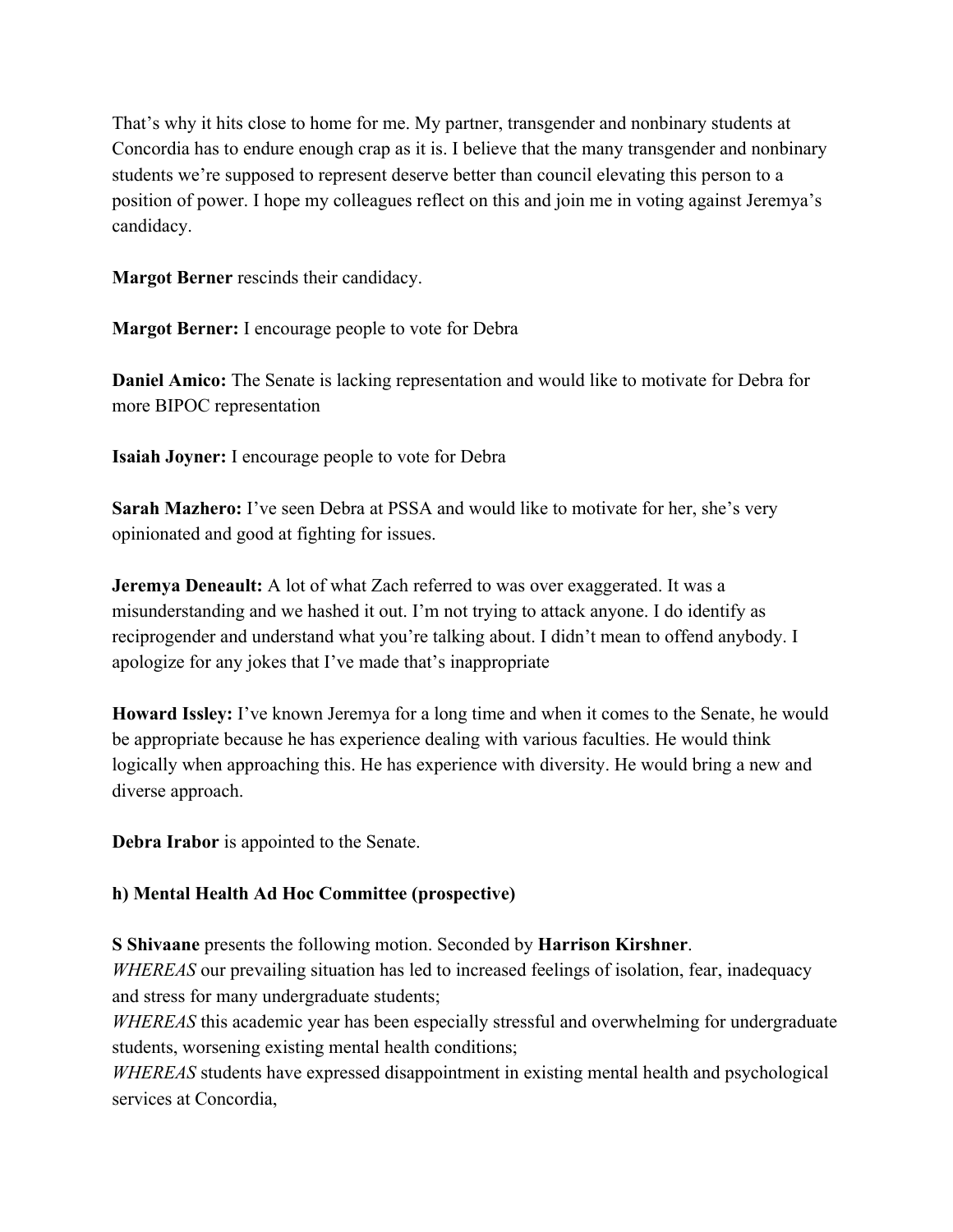*WHEREAS* a referendum question regarding the creation of a new mental health service passed; *BE IT RESOLVED THAT* a new mental health ad-hoc committee be formed immediately, comprised of: one (1) executive, four (4) councillors and one (1) student-at-large. *BE IT RESOLVED THAT* this committee be tasked with brainstorming and developing mental health initiatives.

**S Shivaane:** There was an Arts and Science townhall and a lot of people discussed how Concordia services for mental health are tragic. This committee would brainstorm how to fill the gap at Concordia to provide better mental health services.

**Daniel Amico** motions to amend the motion to include two executives as co-chairs. Seconded by **Margot Berner.** Motion passes.

**Daniel Amico** motions for **Sarah Mazhero** and **Eduardo Malorni** as the co-chairs. Seconded by Margot Berner. Motion passes.

**Sarah Mazhero:** I'm the Academic and Advocacy Coordinator. I want to advocate for students to have the proper services for their mental health.

**Eduardo Malorni:** As Student Life Coordinator, my position is to create initiatives that would enhance student life.

**Margot Berner** nominates themselves. Seconded by S Shivaane.

**Wyatt Niblett-Wilson** nominates themselves. Seconded by matthew Benzrihem

**S Shivaane** nominates themselves. Seconded by Matthew Benzrihem

**Christopher Vaccarella** nominates themselves. Seconded by Matthew Benzrihem

**Phinease Ambrose Savchenko** nominates themselves. Seconded by Matthew Benzrihem

**S Shivaane** motions to amend the motion to include five seats on the committee.

**Wyatt Niblett-Wilson:** I was at the town hall on Thursday. I'm juggling four classes, being a TA, being on the CSU, and an internship. Concordia has not handled mental health services well.

**S Shivaane:** Concordia services are a bust. I've been ignoring it as an option. I have ideas for this committee.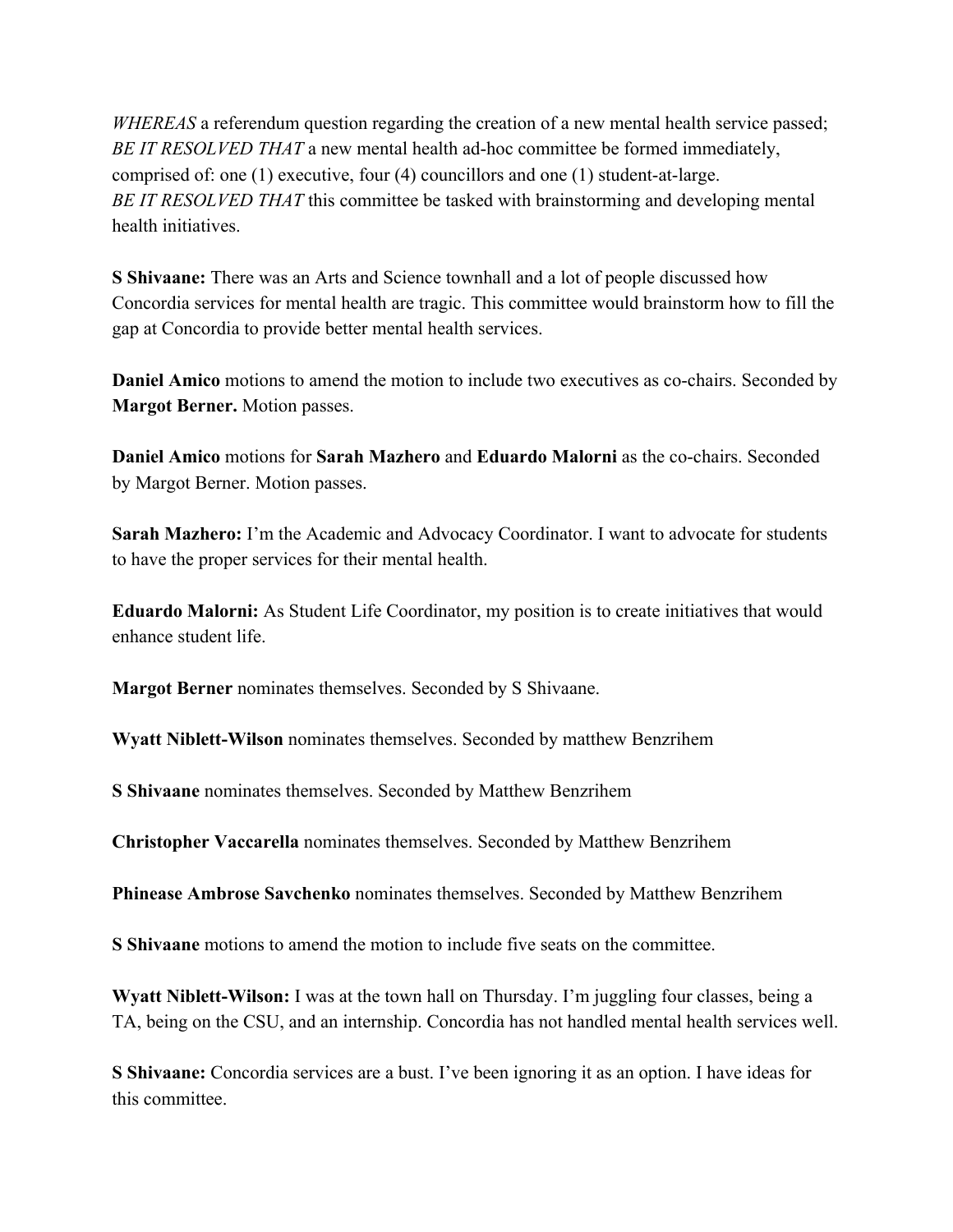**Christopher Vaccarella:** Given the current climate of Concordia not doing an adequate job advocating for mental health services, I want to work on creating a better environment with my colleagues

**Phinease Ambrose Savchenko:** You don't have to look hard to find a student struggling with mental health at Concordia. Students agree that Concordia hasn't handled this situation well. Something needs to be done about it. I would love to be involved with an attempt to do so. It's up to the students.

**Alexander Stojda** motions to omnibus approve all candidates to the Mental Health committee. Seconded. Motion passes.

# **7. RETURNING BUSINESS**

## **8. NEW BUSINESS - SUBSTANTIVE**

### **a) Policy on Council and Clubs**

**Daniel Amico** presents the following motion. Seconded by **Harrison Kirshner**. Motion passes. *WHEREAS* there is currently no notwithstanding clause in the Policy on Council and Committees:

*WHEREAS* the CSU's Standing Regulations contain a notwithstanding clause for exceptional circumstances

*BE IT RESOLVED* that the following be added to the Scope section of the Policy on Council and Committees:

1. The following rules may be suspended or notwithstood by a two-thirds (2/3rds) majority vote at any time.

2. Any ordinary motion, resolution or regulation that deviates from this policy can only be adopted with a clause stating that the motion operates notwithstanding the Code of Standing Regulations. The clause must state which article(s) are not to be applied towards the motion.

*BE IT RESOLVED* that the addition to this policy be done without first going to Policy Committee, notwithstanding the current code of Standing Regulations Book XIII article (e); *BE IT RESOLVED THAT* Policy Committee be tasked with examining this issue and making a decision about the permanency of adding the notwithstanding clause after the 4-month period.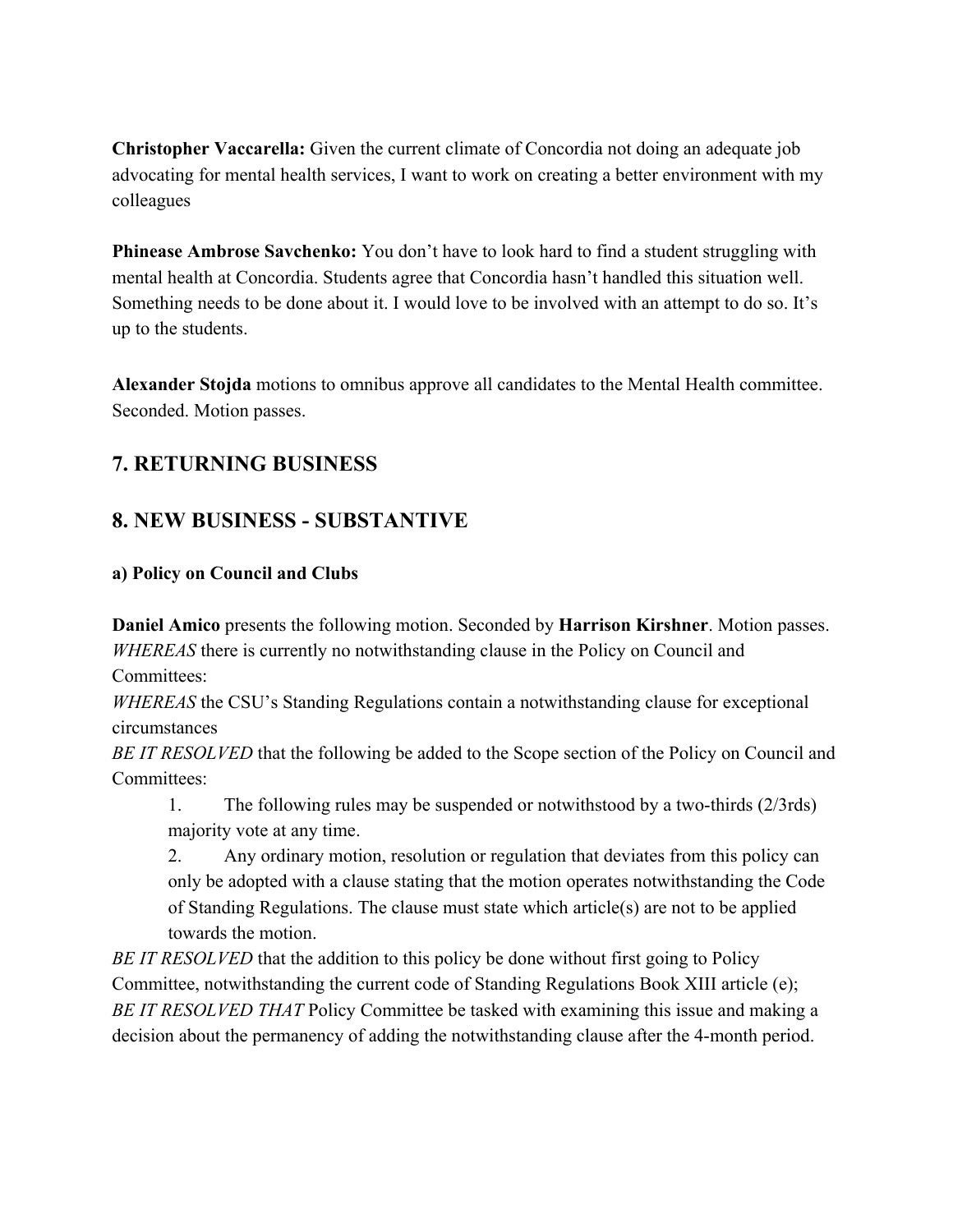**Daniel Amico:** If you want to make changes to committees you would do a notwithstanding clause. This motion would make it possible.

#### **b) Retroactive Excusals**

**Chairperson:** No one is at their three missed meeting limit

**Yasmine Yahiaoui:** I have class on Wednesday from 5:30 - 8:30. That's why I can't come on Wednesdays. I would like to be excused for the two October meetings.

**Yasmine Yahioui** presents the following motion. Seconded by **Tzvi Hersh Filler.** Motion fails. *BE IT RESOLVED THAT* Yasmine be granted a retroactive excusal for the 2 October RCMs.

VOTE: 8 YES 9 NO 10 ABSTAIN

**Daniel Amico:** When were councilors informed that they have to attend meetings on Wednesday nights?

**Chairperson**: At the council elect meeting

**Lauren Perozek:** It should be clear when people sign up to Council that they should block off Wednesday nights for council meetings. We were informed of all these meeting dates a year in advance. I understand academics are our first priorities but you shouldn't sign up for something if you knew you wouldn't be able to show up

**Harrison Kirshner:** We're all elected officials, if we're sending excusals for every meeting because we have class then we can't represent students

**Lauren Perozek**: You can't represent students if you don't show up

**James Hanna** presents the following motion. Seconded by **S Shivaane**. Motion passes. *BE IT RESOLVED THAT* councilors and executives be excused from the December RCM.

**Tzvi Hersh Filler:** The December meeting is in the middle of finals. Last year we mandated the Policy Committee to change the meeting date or to strike it. They haven't done that yet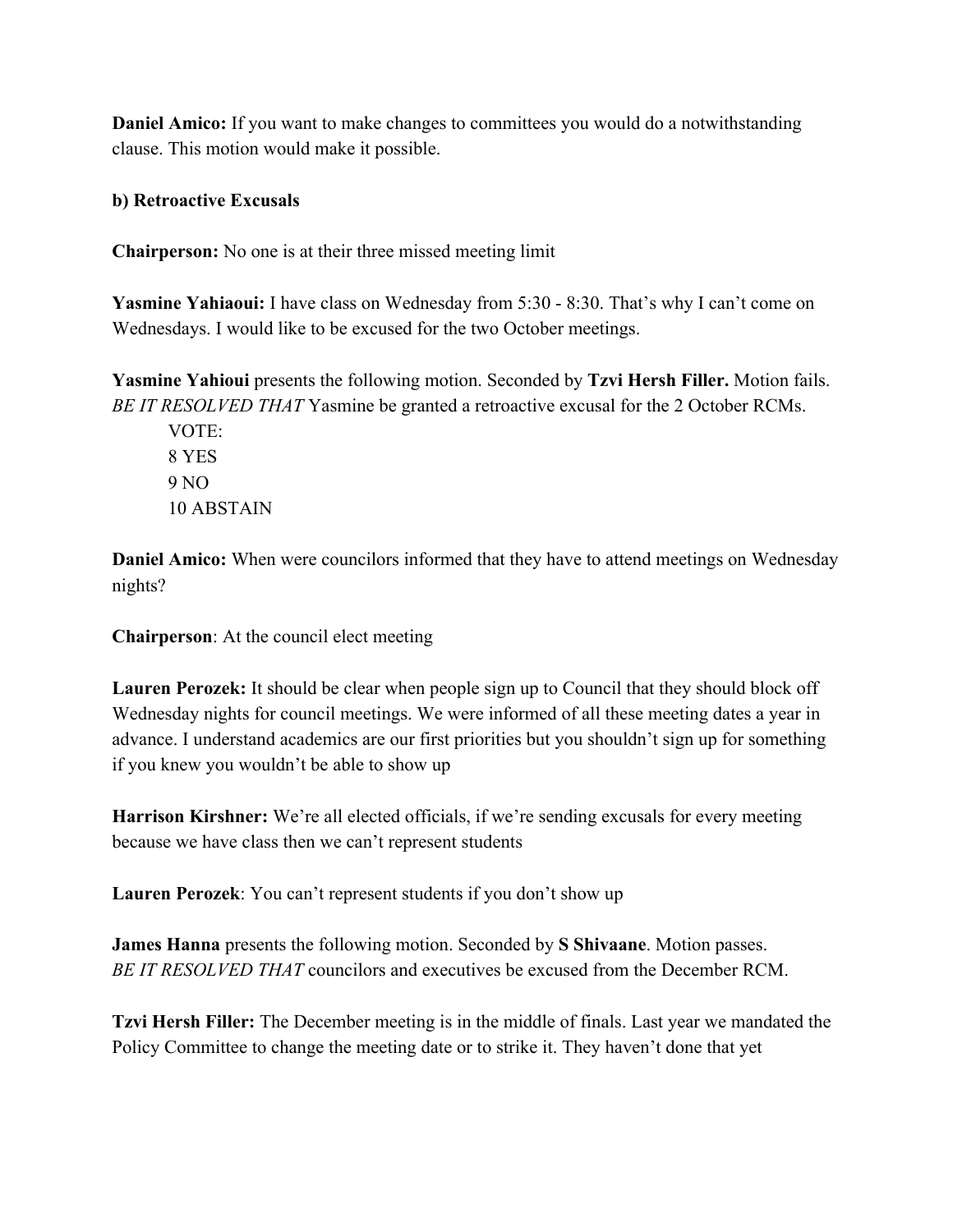**James Hanna:** Policy committee is looking into this. It's in the middle of finals and we didn't reach quorum last year because everyone was studying. I don't want anyone to choose between their finals or their seat on council.

**Daniel Amico:** For councilors, don't put big motions for this meeting

**Lauren Perozek:** I'm all for excusals for the December RCM but can we move it to an additional RCM in January instead?

**Isaiah Joyner**: If need be, we can just call an SCM.

### **c) Appointments Committee**

**Daniel Amico** presents the following motion. Seconded by **Alexander Stojda.** Motion passes. *WHEREAS* the 2020-2021 Appointments Committee appointed Alexander Stojda to sit as Student-at-Large for the Appointments Committee;

*WHEREAS* the Committee sees efficient work being done with its current structure; Whereas in the 2020-2021 byelections, Alexander Stojda was elected to sit on the Board of

Directors of the CSU to represent the Gina Cody School of Engineering;

*WHEREAS* Section 6.4.1.3. of the Policy on Council and Committees states that the Appointments Committee shall include a Student-at-Large;

*BE IT RESOLVED THAT* Section 6.4.1.3 of the Policy on Council and Committees be notwithstood to have Councilor Alexander Stojda remain in the Appointments Committee as a voting Councilor;

*BE IT FURTHER RESOLVED THAT* the Student-at-Large seat be replaced with Councilor Alexander Stojda's seat;

*BE IT FURTHER RESOLVED THAT* this motion stands until June 1st, 2021, or Councilor Alexander Stojda's resignation of the Appointments Committee or Board Directors, whichever comes first.

**Daniel Amico:** Alex is now a councilor on Council and would like to stay on the committee. He was originally appointed as a Student-at-Large.

### **d) Council Wellbeing**

**Christopher Vaccarella** presents the following motion. Seconded by Harrison Kirshner. Motion passes.

*WHEREAS* Protecting mental health and reducing stress levels is essential WHEREAS Council meetings have been a source of high stress, conflict and erosion on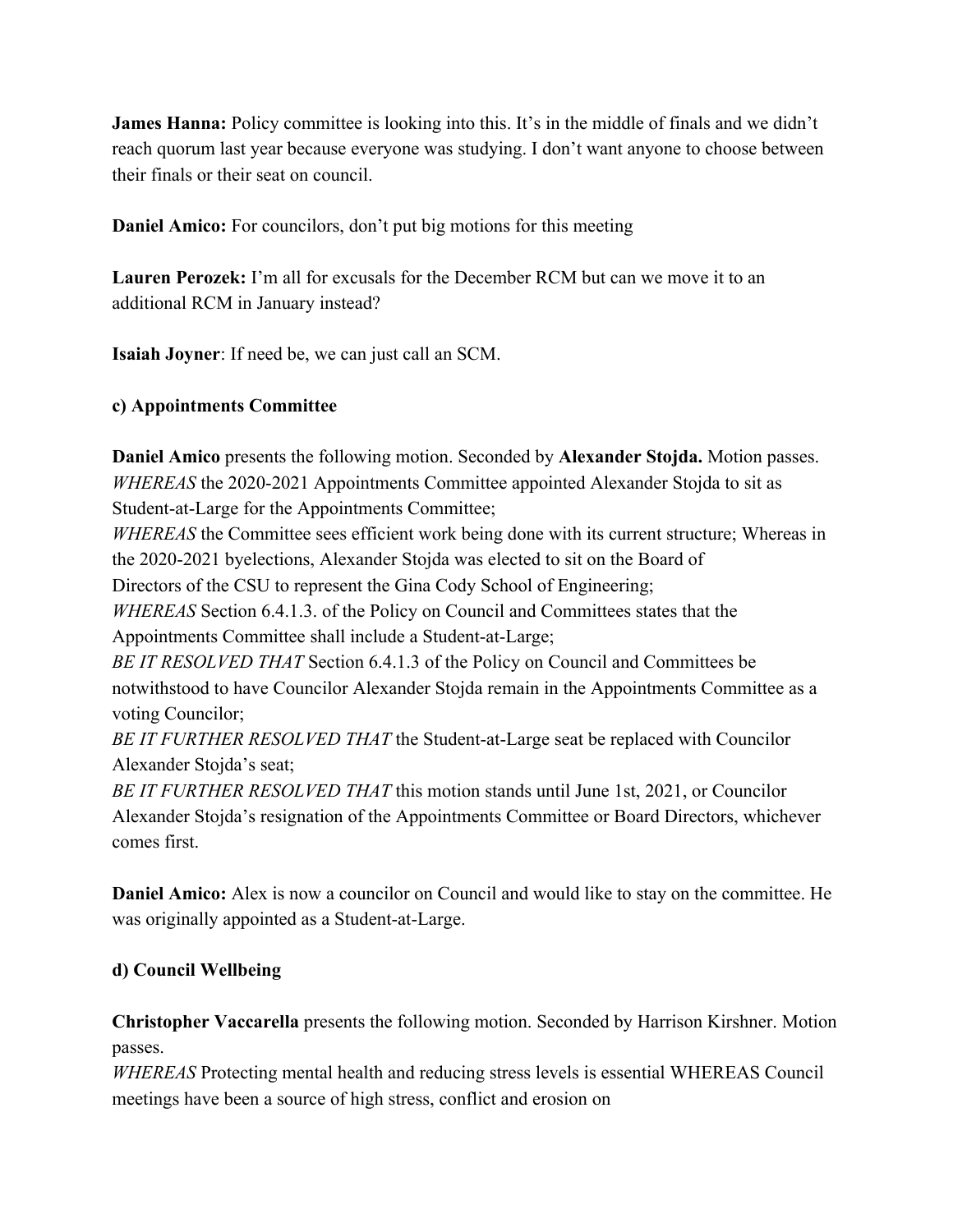mental health

*WHEREAS* High stress levels, conflict and mental health impacts reduces council's ability to work in a productive and thoughtful manner

*WHEREAS* These impacts have a domino effect that affects all council and executive members and ultimately the students we represent

*BE IT RESOLVED* That voluntary by-weekly surveys are handed out with the goals to outline ways to improve mental health, stress levels and dialogue at council

*BE IT FURTHER RESOLVED* That the data will be collected by the executives and will be used in good faith at reducing stress levels, improving mental health and dialogue at council meetings *BE IT FURTHER RESOLVED THAT* If this method is successful with the goals outlined, a similar blueprint can be used to better improve future mandates

BE IT FURTHER RESOLVED THAT Council engage in optional monthly hangouts with executives and council members (movie nights, game nights, etc.) where all members can get to know each other better, engage in thoughtful discussion and improve morale BE IT FURTHER RESOLVED THAT the budgetary impact is nil

**Christopher Vaccarella:** Council can be stressful sometimes. It would be cool to do a biweekly mental health check. I want to make sure everyone is okay and to do team bonding to get to know each other better, see what we have in common, and build friendships.

**James Hanna:** We should do it more often than monthly

**Lauren Perozek**: I love this motion. It's a great idea. It'll be great bonding.

**Phineas Ambrose Savchenko:** Having a time schedule can lead to more stress

**Matthew Benzrihem:** Can we remove the word "mandate"?

**Chairperson**: There isn't actually a mandate

**Daniel Amico:** I was thinking of doing the data and we can do a Microsoft Form that's open all year

**James Hanna:** Would anyone be interested in forming a Councils Adventures Guild?

**Victoria Pesce:** Is it for councillors or executives too? Will there be any penalties?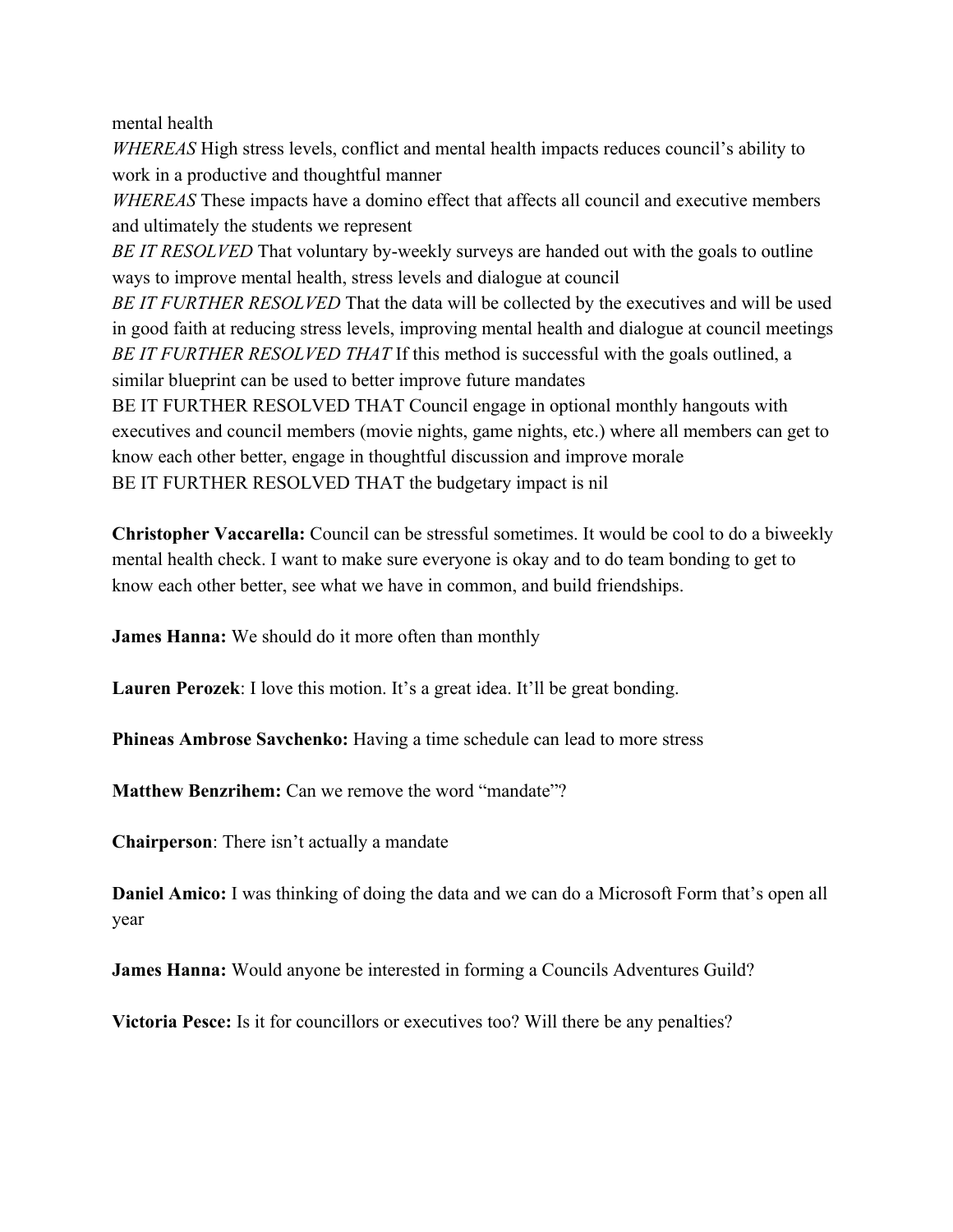**Yasmine Yahiaoui:** If you don't go to these, are other councilors going to think you don't care about council or students? I have five classes and a job, I don't have time for weekly Among Us games.

### **Christopher Vaccarella:** It's optional.

**Alexander Stojda** calls the question.

## **9. RETURNING BUSINESS – INFORMATIONAL**

### **a) Elimination of Social media**

**Roman Zelensky:** As a student union, we should view social media as a harm to society and a harm against humanity. Social media uses complex AI technologies to precisely monitor your activity and influence your decision making for their personal benefits. The goal of social media is to gather data on you and sell it to third parties. Social media algorithms exploit insecurities and raise anxiety in teenagers. Facebook pretends to be spreading awareness and to help people with psychological problems. Facebook can be used to influence elections. I propose that we take a stance against social media and that we spread awareness on these issues. By cutting ties with social media, we will be taking a stance against social media and be the first University to do so.

**Lauren Perozek**: I'm confused about this presentation. Social media is bad so we shouldn't use social media, but we should now use social media to bring awareness to things happening in the world? The CSU should not interfere with global politics and issues and take stances. Roman, I highly recommend looking at our social media. We only use it for informational purposes. We use it to talk about our events, awareness of services and projects, and inform students. The CSU uses our social media in a professional manner. What do you want council to do with this presentation?

**Roman Zelensky:** It's about not supporting social media platforms and supporting companies that are ethical, not how **we** use our social media. I propose we spread a message about eliminating Facebook as a platform we use, that will generate a lot of headlines. I like social media, just not unethical companies that are controlling the flow of information.

**Lauren Perozek:** Facebook owns Instagram too.

**Malcolm Asselin:** I believe that this presentation is in good spirits. One of the takeaways from this is that social media is an important tool we're utilizing and it wouldn't be the best thing to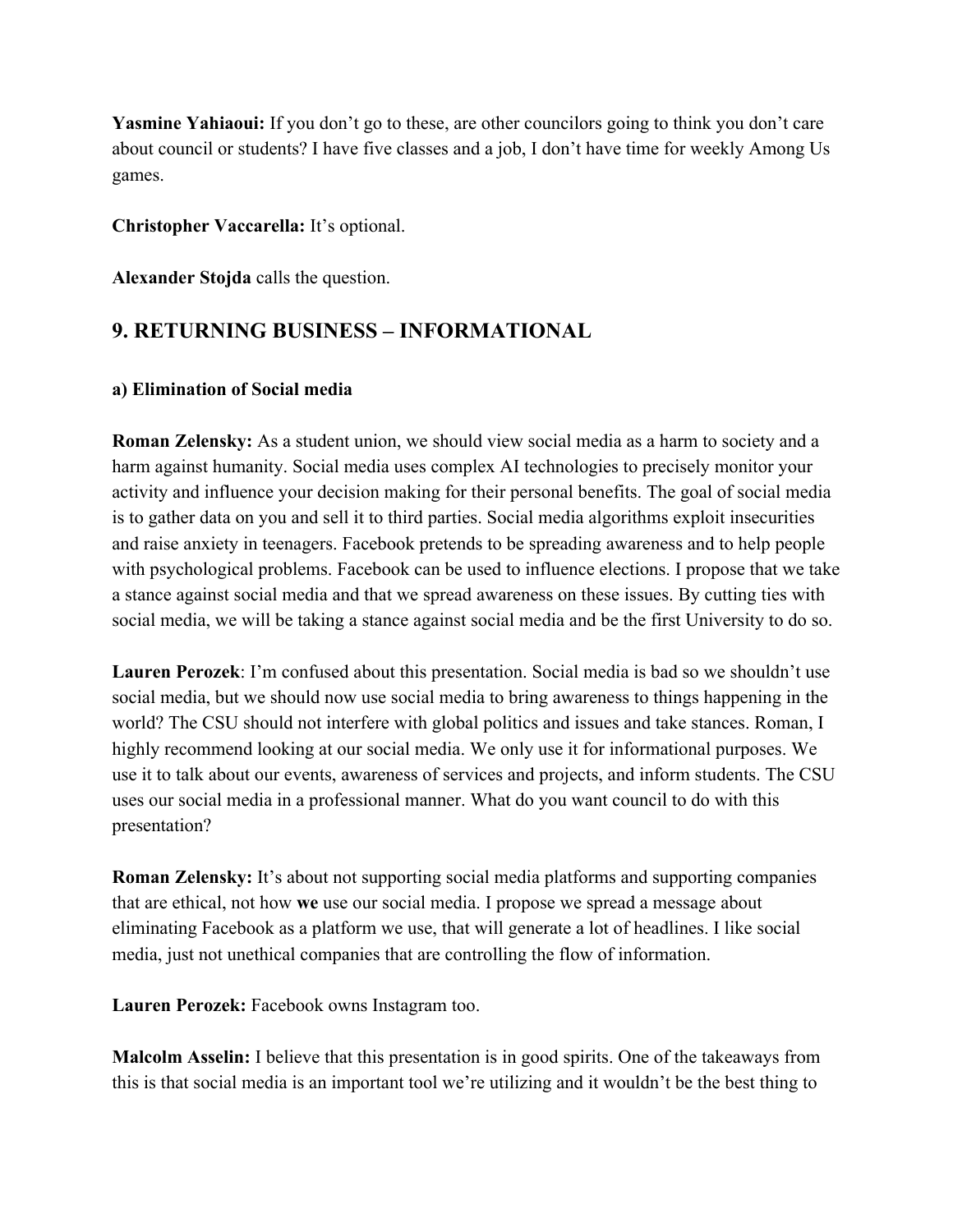get rid of it and reinvent the wheel. I don't think it's in the student's best interest to take away this platform. Right now, the limits we have to reach students are minimal. Social media is very useful at this time. I understand the concerns but I would not encourage us to get rid of social media.

**Daniel Amico:** Without social media, we would only have the newsletter to communicate with students. I would be opposed to us not using social media. Maybe we can make a "Safe Social Media Use" campaign to bring awareness to these things to students?

**Alexander Stojda:** The responsibilities of the student union is to represent students. If we can't hear students or they can't hear us then we can't do that.

**Phineas Ambrose Savchenko:** What would be an alternative to Facebook and Instagram that has the same reach?

**Roman Zelensky:** First I want to spread awareness. The noise that getting rid of social media would make would be huge, we could be the first university to do so. Change starts from somewhere. I haven't done research yet on alternatives to Facebook.

**Phineas Ambrose Savchenko:** How can you predict new social media platforms won't also be unethical?

**Roman Zelensky:** It's impossible to be certain. We have to be open minded.

**Sarah Mazhero:** I see where the gist is. Maybe Policy or Sustainability can work on an Ethical Social Media campaign or policy?

**Shlomo Tanny:** The focus should be on digital privacy. Are you going to stop using Google and Snapchat too?

**Victoria Pesce:** Thanks for this presentation. Not having a solution is problematic. Deleting all social media is not feasible. We can look at new marketing strategies or lobbying the government. You have a valid point but we need ways to stay connected.

## **10. QUESTION PERIOD & BUSINESS ARISING**

# **11. ANNOUNCEMENTS**